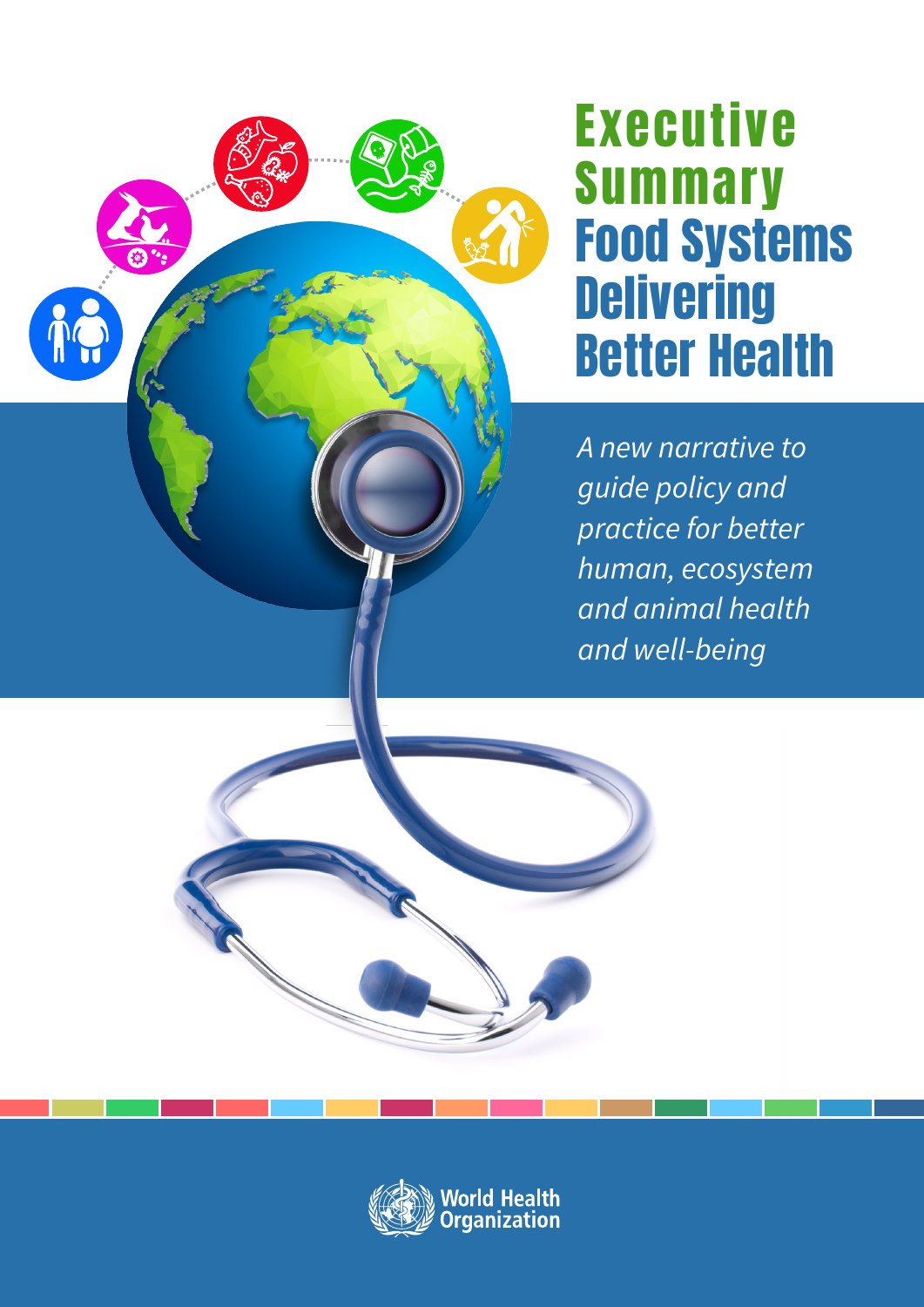*Food lies at the heart of human, ecosystem, and animal health and wellbeing. Our health and well-being are affected by our food systems – the way we grow, harvest, process, transport, market, consume and dispose of food – through multiple, interrelated pathways. Today, our food systems are making us ill, driving climate change and undermining the health of ecosystems and the essential services on which our health and well-being depend. COVID-19 and climate change are exacerbating this heavy health burden and are continuing to drive health inequality.* 

### Food systems affect health in many ways. For example, worldwide

690 million people are hungry, 2 billion people have micronutrient malnutrition and there are 677.6 million obese adults; zoonoses are responsible for 2.5 billion cases of human illness and 2.7 million human deaths worldwide each year; at least 700 000 people die each year due to drug-resistant diseases; 44% of farmers are poisoned by pesticides every year; and at least 170 000 agricultural workers are killed each year**.**

Considerations of health impacts have rarely been central to decisions about food systems, and new narratives and thinking are required that place health (of people, the planet and animals) at the heart of a transformation of food and health system policy and practice. This will require:

- *"big picture" and systems* thinking about the many different ways in which food systems affect health and taking this into account in decision-making;
- *a shift in the focus* to ensure that food has health benefits for all, everywhere, moving from the  $\bullet$ production and consumption of energy-dense foods to foods that contribute to healthy diets and are nutrient rich, diverse, sustainably produced and equitably distributed;
- *policy and practices* to address the physical, economic, commercial and ecological determinants of the nexus between food and health;
- **•** *system changes* to ensure that food systems transform andresult in better health outcomes by mainstreaming the concept of healthy, sustainable diets, with democratic, transparent, accountable governance frameworks and conducting accessible, credible, interdisciplinary research in this area; and
- *recognizing* the human right to safe, nutritious foods.

This *"health narrative"* outlines the main ways in which food systems influence health and proposes principles and practices to guide action. It is directed to all those involved in the food system to inform their thinking and decision-making.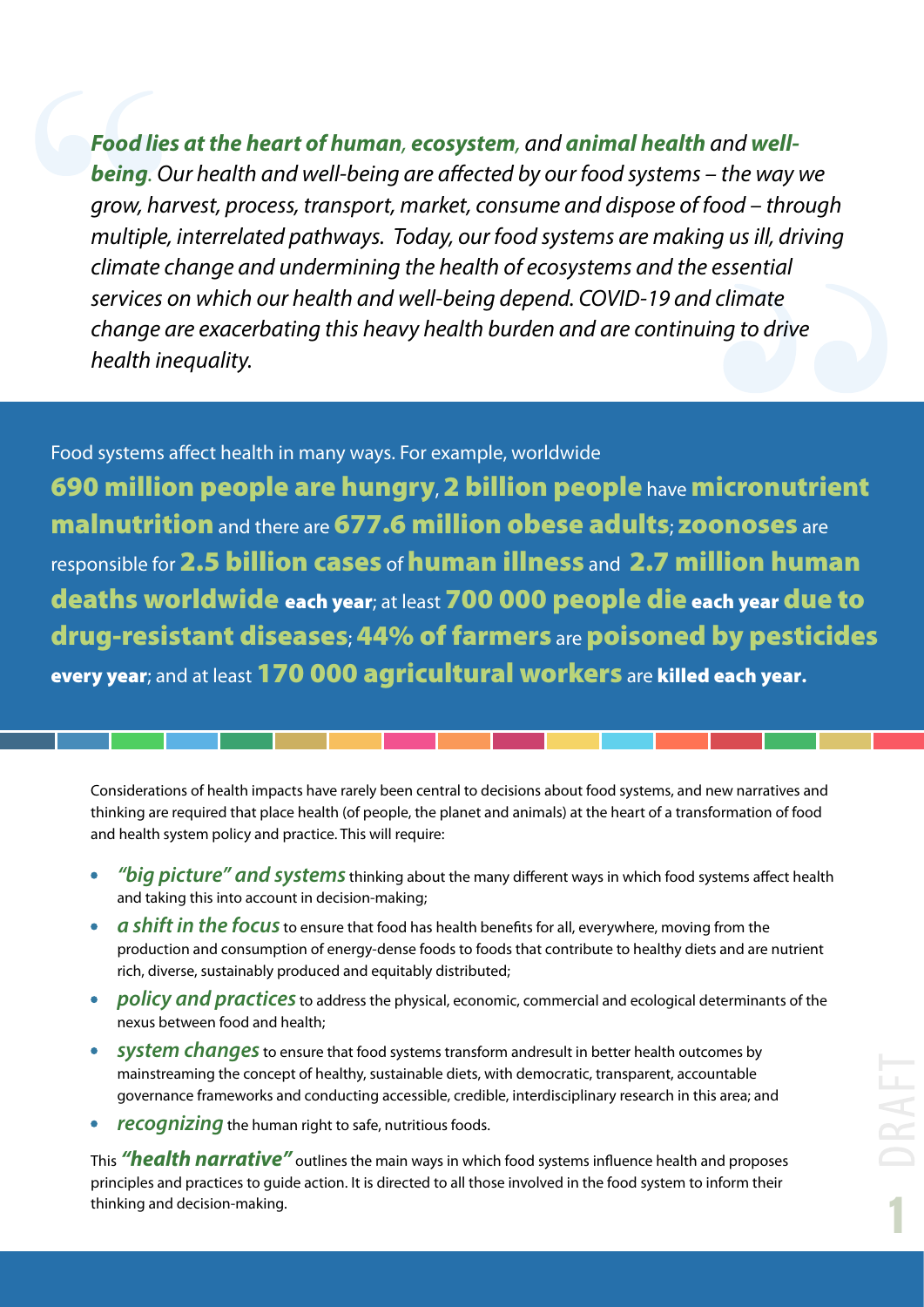### How food systems affect human health

The narrative builds on the report of the International Panel of Experts on Sustainable Food Systems entitled ''*Unravelling the Food-Health Nexus'',1* It addresses five interconnected, interrelated pathways through which food systems negatively affect health (Fig. 1) and the factors that influence the pathways, internally within food systems and externally through social, economic, environmental and commercial determinants of health (Fig. 2). When food systems are directed towards profit and productivity, they can create a vicious cycle of disease and sickness that affects mainly the most vulnerable in society. By addressing the determinants and critical points along the five pathways, however, food systems can positively affect health and well-being

The five pathways are:



 **Unhealthy diets and food insecurity.** This pathway comprises the aspects of food systems that lead to unhealthy diets or food insecurity and therefore contribute to malnutrition in all its forms. Malnutrition and hunger pose the highest risks to human health in terms of death and illness and include obesity, micronutrient deficiencies, stunting, wasting, communicable and noncommunicable diseases and mental illness.



 **Zoonotic pathogens and antimicrobial resistance.** This pathway comprises the ways in which farmed, ranched and wild caught animals in food supply chains and the use of antibiotics result in zoonotic diseases and antimicrobial resistance, which further result in communicable and noncommunicable diseases in humans.



 **Unsafe and adulterated foods.** In this pathway, food systems are the cause of various diseases and illnesses (e.g., micronutrient deficiency, stunting, wasting, communicable and noncommunicable diseases and mental illness) when foods and water contain infectious or toxic hazards, microbial pathogens, such as bacteria, viruses and parasites, or chemical residues, contaminants or biotoxins. These contaminants can occur in unsafe food supply chains or unhealthy environments or due to unsafe behaviour.



 **Environmental contamination and degradation.**  This pathway comprises contamination of the environment by use in food supply chains and food environments of fertilizers, manure, products containing heavy metals, endocrine-disrupting chemicals or hormone-growth promotors, which can cause various conditions, such as mental illness and other noncommunicable and communicable diseases. It includes the ways in which food production, food environments and citizen behaviour degrade the environment by emitting air pollution, greenhouse gases and microplastics, which affect our health and well-being.



 **Occupational hazards.** This pathway comprises the many physical and mental health effects on people working in the food system (e.g., farmers, fishermen, agricultural workers and people working in food retail, processing and other sectors of the food chain) due to the nature of their work or their working conditions. The effects include heat and cold stress, injuries, exposure to chemicals through the use of pesticides, fertilizers and insecticides, biological risks such as snakebites, infectious and parasitic diseases, zoonoses, ergonomic risks and psychosocial risks leading to stress and mental illness, including suicide.

1 Global Alliance for the Future of Food, International Panel of Experts on Sustainable Food Systems. 2017. Unravelling the food–health nexus: addressing practices, political economy, and power relations to build healthier food systems. Brussels.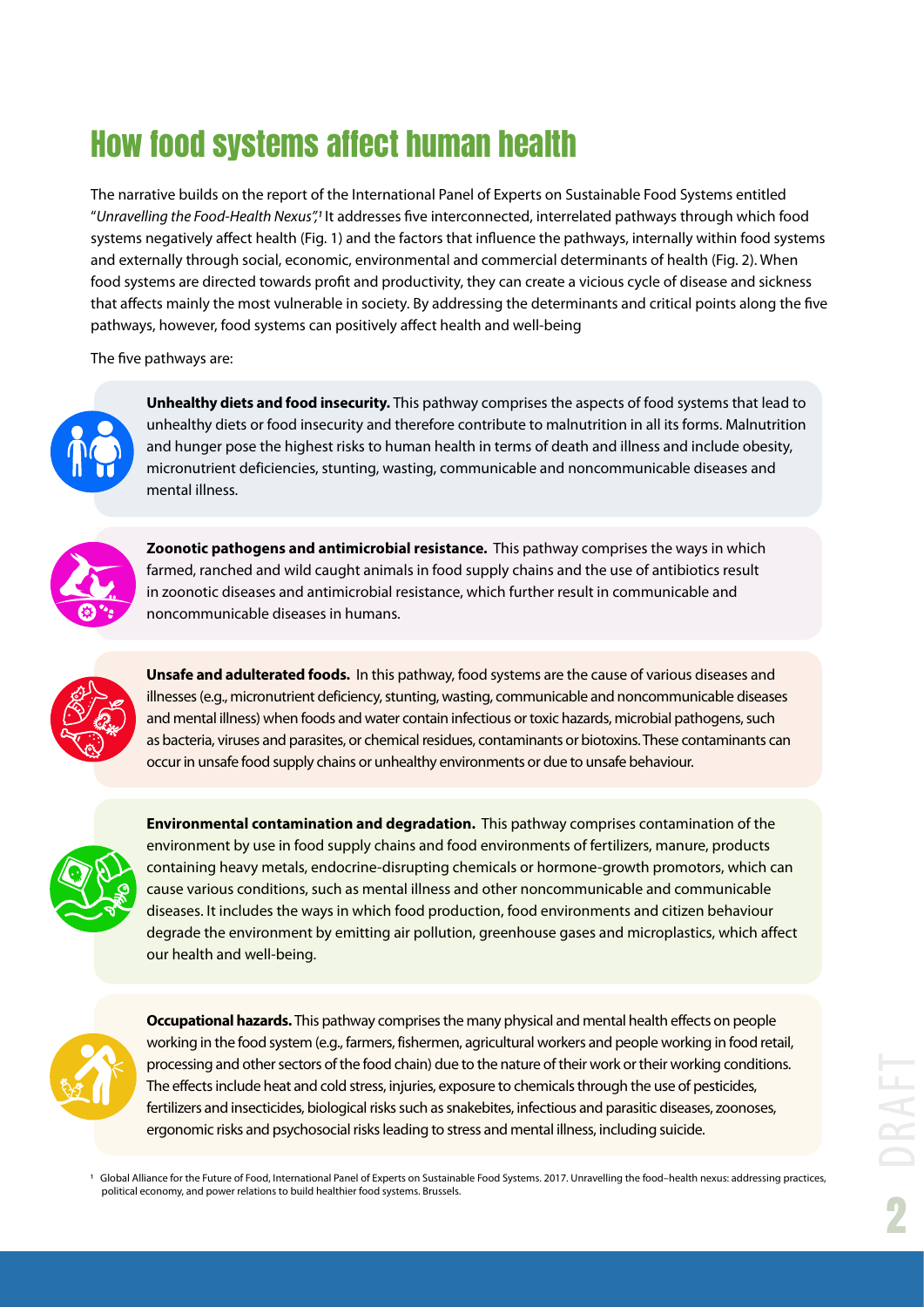

**Figure 1. The five interconnected and interrelated impact pathways through which food systems negatively affect human health**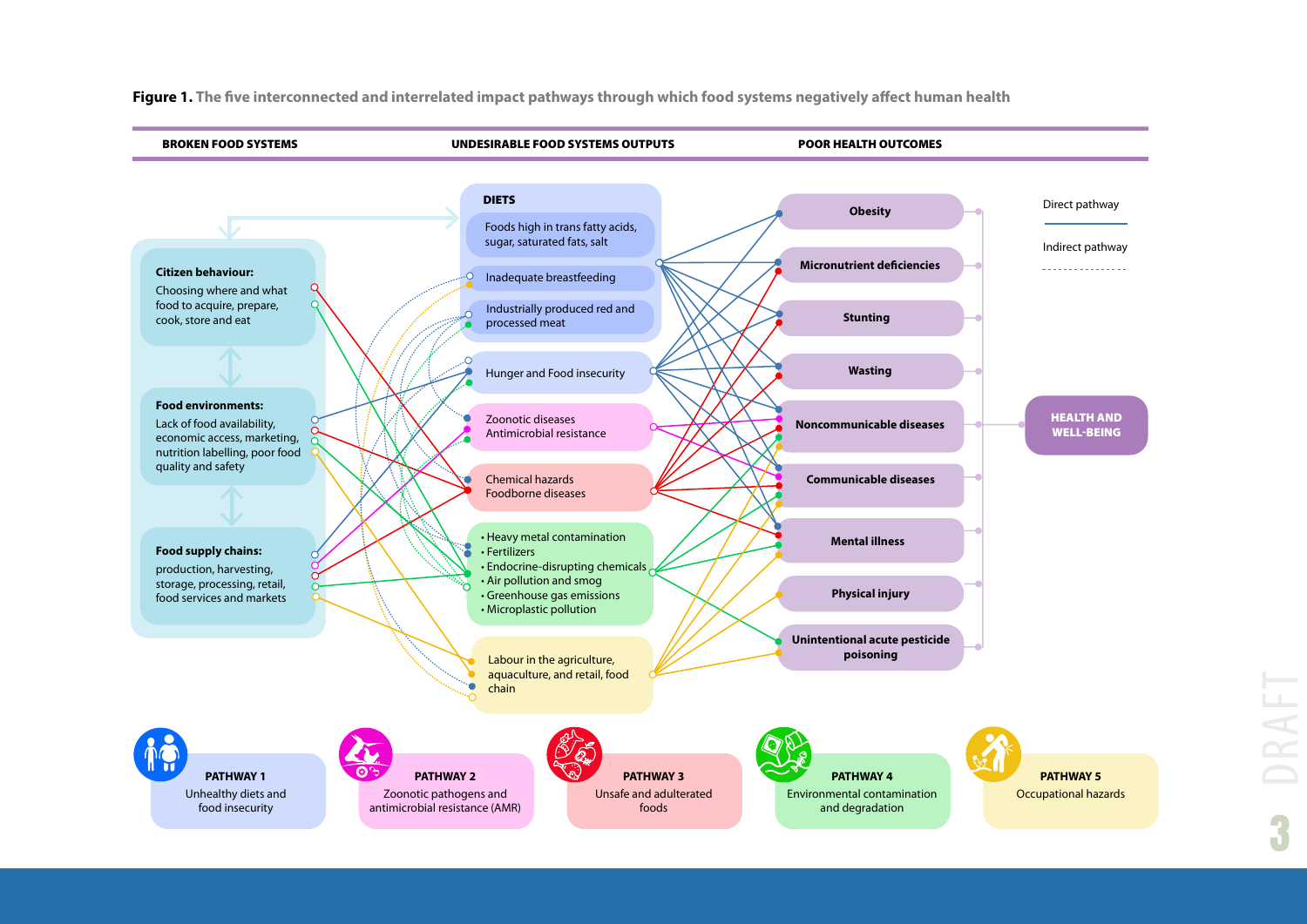### Transforming food systems to deliver better health

To change the narrative and thinking of decision-makers to ensure better health outcomes through food systems, changes must first be made in food systems governance. Policy and practices should address the physical, economic, commercial and ecological determinants of health (Figs 2 and 3). Systemic changes for better health could be based on three pillars: mainstreaming the concept of healthy, sustainable diets; democratic, transparent, accountable governance frameworks; and accessible, credible interdisciplinary research (Fig. 3).

**Figure 2. Key determinants impacting human health through food systems**



**HEALTH DETERMINANTS FOOD SYSTEMS**

4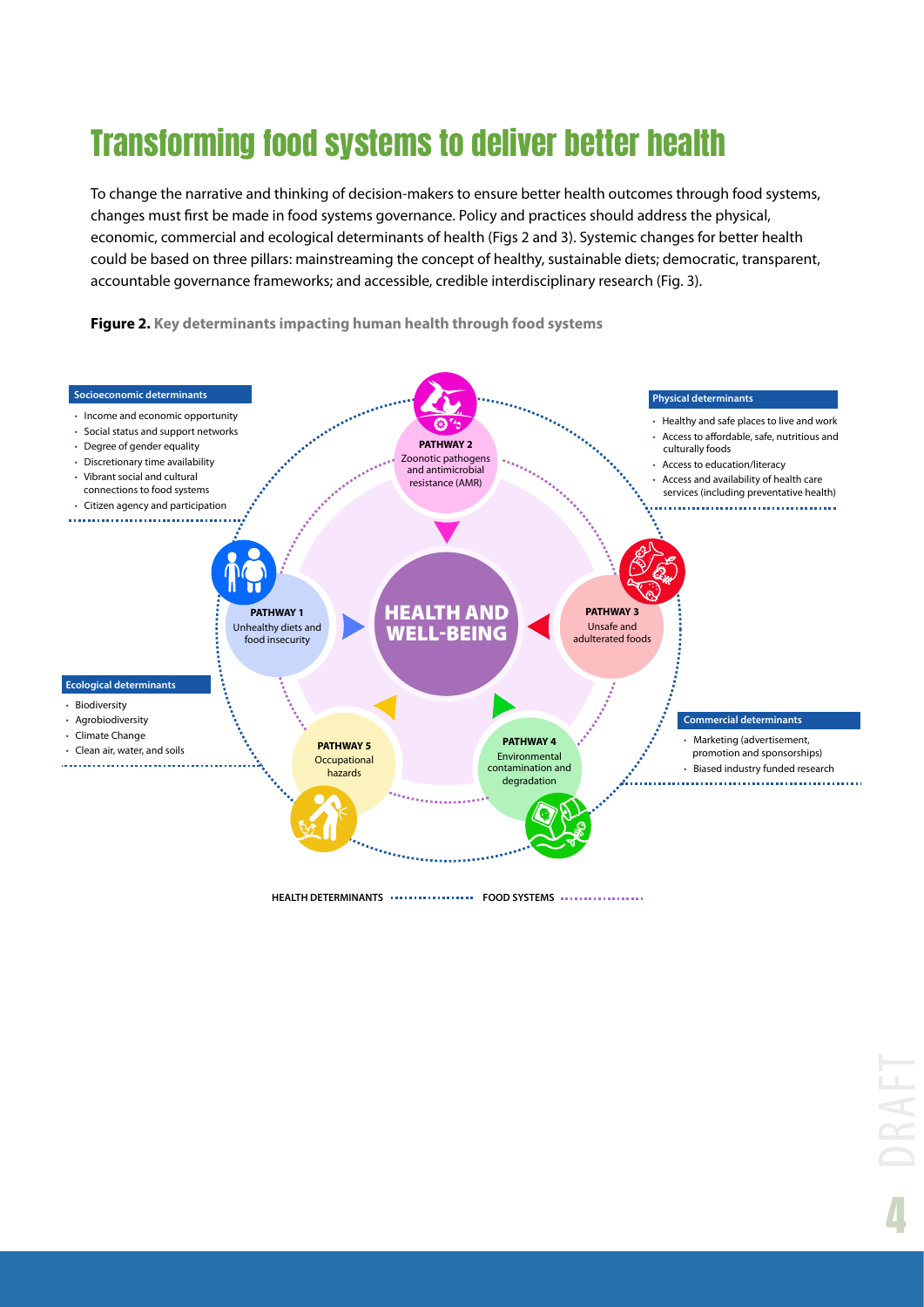**Figure 3. New thinking for healthier food systems**



The actions that can be taken to transform food systems include the following.

#### Mainstreaming the concept of healthy, sustainable diets

- **Agree on definitions and metrics of affordable, healthy, sustainable diets,** with an agreed definition of ultra-processed foods.
- **Adopt policies to improve access to affordable, healthy, sustainable diets.** A comprehensive package of policies to tackle malnutrition in all its forms and support a sustainable transition towards good nutrition and health for all should be a priority for governments. There is no "silver bullet" solution. The policy package could include fiscal incentives, food-based dietary guidelines, nutrition labelling policies, public food procurement policies and/or restrictions on marketing of foods and beverages high in saturated fats, sugars and/or salt, with consumer education. These will differ for different contexts.
- **Define the role of animal products, particularly meat, in a healthy, sustainable diet.** Governments could develop national, regional or territorial dietary guidelines with specific guidance on meat to prevent micronutrient deficiencies and diet-related noncommunicable diseases in a sustainable way.
- **Establish nutrition-sensitive agriculture systems.** Agricultural production systems should be diversified and better aligned with dietary guidelines, and the availability of diverse, culturally appropriate, sustainable, nutritious crops should be increased.
- **Link the international food trade with health.** As 80% of the world's population depends on imports to meet at least part of their food and nutritional requirements, trade policies that promote food safety, food security, health and sustainability are crucial. COVID-19 has exposed the fragility and vulnerability of food systems to external shocks, and shown that many countries should grow much more fresh, nutrient-dense foods locally to ensure their freshness and nutrient quality and to reduce wastage of fresh produce.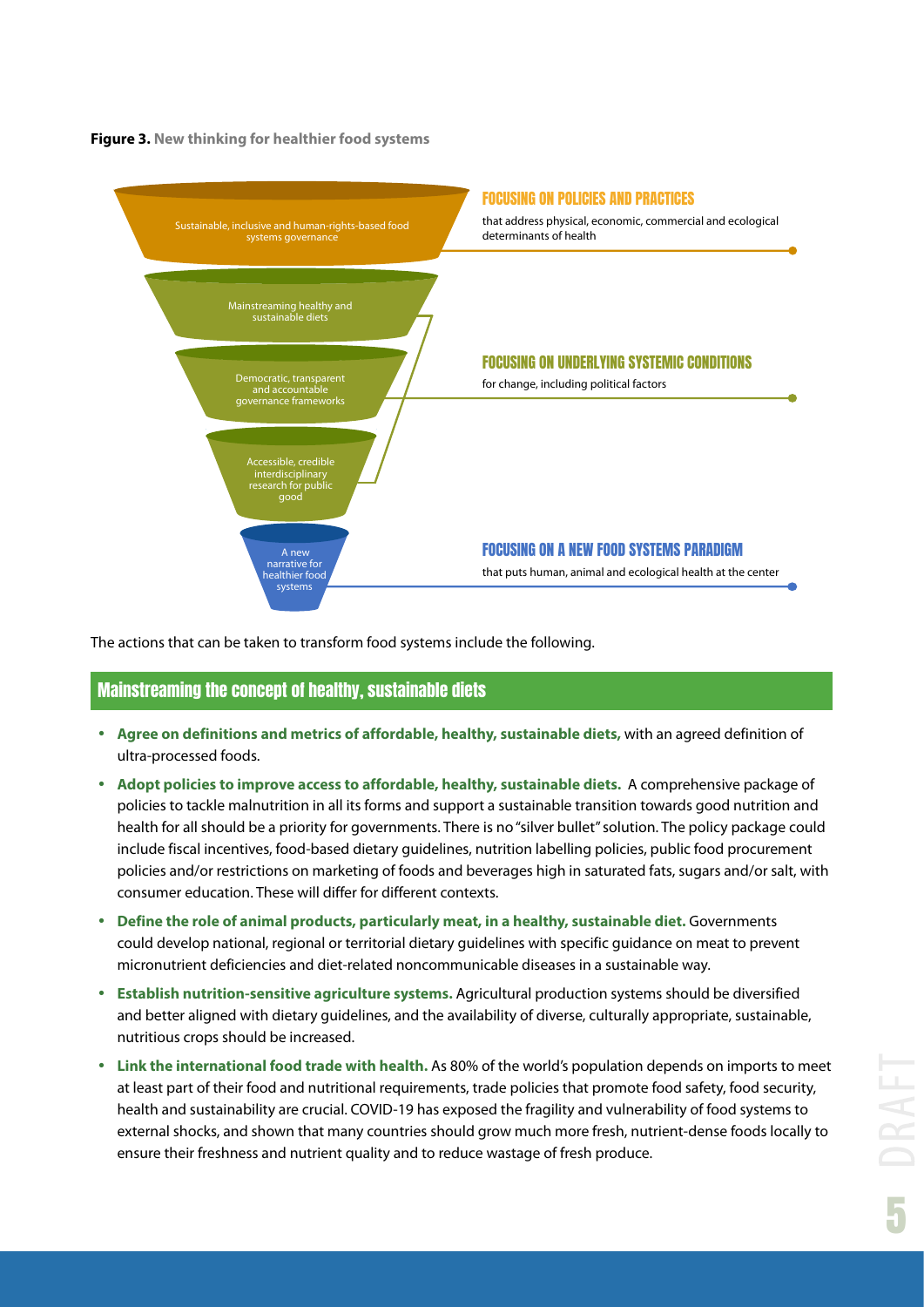#### Democratic, transparent, accountable governance frameworks for food systems

- **Redress power imbalances, build agency and give all actors an equal voice.** Governments and other decision-makers should use a human rights-based approach and put into practice the principles that everyone has the right to adequate food and that every child should have access to adequate nutritious foods and drinking-water, as recognized in international human rights law. Meaningful participation is essential to ensure transparency and accountability and to build trust in decision-making.
- **Break down siloed approaches to reforming food systems and preventing malnutrition in all its forms.**  Governments and donors should foster coordination and coherence of policy among ministries, sectors and agencies and among levels of governance (local, national, regional, global) in order to align and harmonize policy measures and actions in the human, ecosystem and animal health sectors and to avoid disjointed or inconsistent policies.
- **Establish effective, active, integrated monitoring and surveillance and early warning systems.** Governments, working closely with intergovernmental organizations should strengthen national surveillance systems so that they provide early warning of the range of human and animal diseases outlined above, including the underlying ecological conditions that drive disease emergence.

#### Accessible, credible interdisciplinary research for public good

- **Bridge the science–policy interface.** Research is often disconnected from those whom it is intended to benefit. Local, community and village leaders, young people and women, indigenous groups, farmers and disadvantaged groups should be engaged to ensure that research is aligned with the public interest and the public good and to safeguard the essential knowledge and culture that is at the heart of many sustainable production practices. Importantly, such research should be used in policy development.
- **Manage the power and influence of the private sector.** The role of the private sector in implementing change includes funding research. It should be recognized, however, that partnerships with stakeholders with interests that run counter to improving human and ecosystem health can result in damage and mistrust. New models for private–public sector funding will be required to avoid conflicts of interests and ensure impartiality, accountability and transparency.
- **Favour interdisciplinary research.** Interdisciplinary research is imperative to address global health and food systems challenges and to advance scientific understanding of the determinants of healthier food systems. More collaboration should be ensured among researchers working on the human, ecosystem and animal dimensions of health.
- **Develop positive health indicators.** There is little understanding of positive indicators of health, which are crucial for measuring the determinants of health in a population, community or household. Measures of positive indicators should also be disaggregated, for example by gender or income.
- **Use models of mixed research to include qualitative evidence and social sciences methods.** Qualitative and social science research are valuable and have been growing in importance in recent years. New methods are available to compile more and better qualitative data, including questionnaires, farmer-to-famer networks, citizen "vox pops", focus groups and interviews.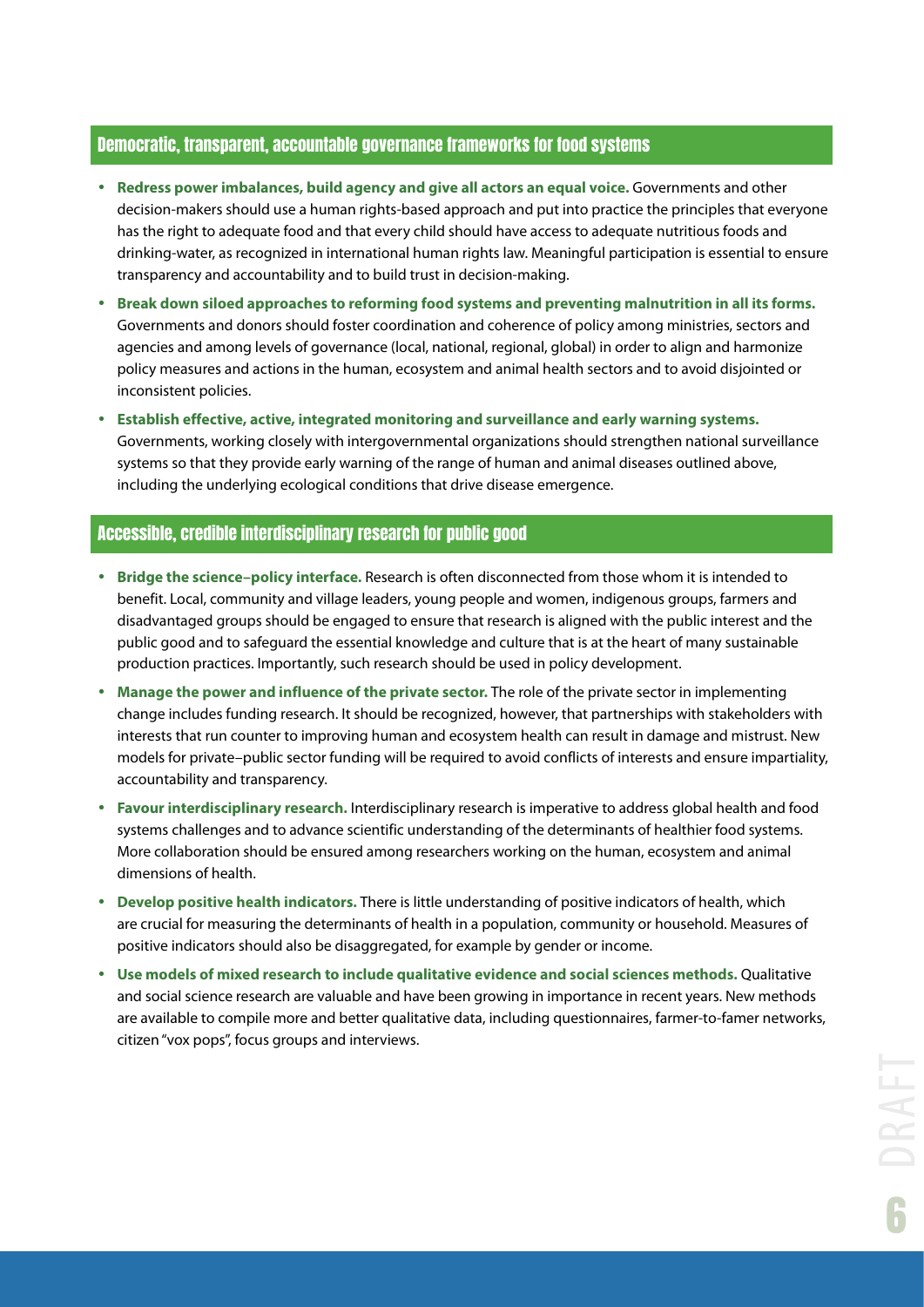### The way forward

This document outlines how food systems shape our health (or the lack of) through many interdependent, interconnected pathways. A paradigm shift is required towards more resilient, equitable, healthier, sustainable policies and practices in food systems. We must change the way we think about, produce, distribute, consume, dispose of and value food for better health outcomes. Realization of this new narrative requires global commitment to act upon emerging priorities.

- **Actors in food and health systems should change their narratives to change the thinking of decisionmakers towards a sustainable transition to good nutrition and health for all.** Narrative matters: it drives and dominates research, investment, policy-making and the practices of many of the most powerful actors in food systems, including governments, investors, businesses and research establishments. Shifts in narratives and thinking should focus on improving human, ecosystem and animal health.
- **Actors, leaders and decision-makers in food and health systems should build on the outcomes of the Second International Conference on Nutrition and of the United Nations Food Systems Summit, the 26th Conference of the Parties of the United Nations Framework Convention on Climate Change, the 15th Conference of the Parties to the Convention on Biological Diversity, meetings of the G7 and G20 groups of countries and the Nutrition for Growth Summit to proclaim new commitments to making food systems resilient, fair, healthy and sustainable.** Policies and practices should be identified to address the determinants of better human, ecosystem and animal health and well-being. Dialogue and actions should be directed to systemic challenges and opportunities, such as inclusive, transparent, accountable governance frameworks, accessible, robust, interdisciplinary research and food systems that optimize nutritional, environmental and public health outcomes and build social and ecological resilience to global environmental change.
- **Organizations working within and across food systems at local, regional, national and international levels should prioritize policies and practices with a One Health approach, in which human, ecosystem and animal health and well-being are aligned.** The scale of the challenge requires renewed action to tackle the causes of ill health and create the conditions for good health. Governments, civil society organizations, investors and other stakeholders should identify interventions need to connect ecosystem and human health which deliver health through multiple impact pathways.
- **Actors in food and health systems should ensure integrated, participatory approaches to governance and policy-making at local, regional, national and international levels to redress power imbalances in food systems that result in inequitable access to health for all.** Policy should be developed inclusively and transparently to strengthen the agency of the disadvantaged groups most severely affected by decisions, avoiding real or perceived conflicts of interests.
- **Organizations and practitioners working within health, sustainability and development should collaborate more closely and align their work on clear, shared health goals.** Interdisciplinary collaboration is essential to address the complexity of food–health interactions, understand situations and formulate effective, systemic responses to the key determinants of health.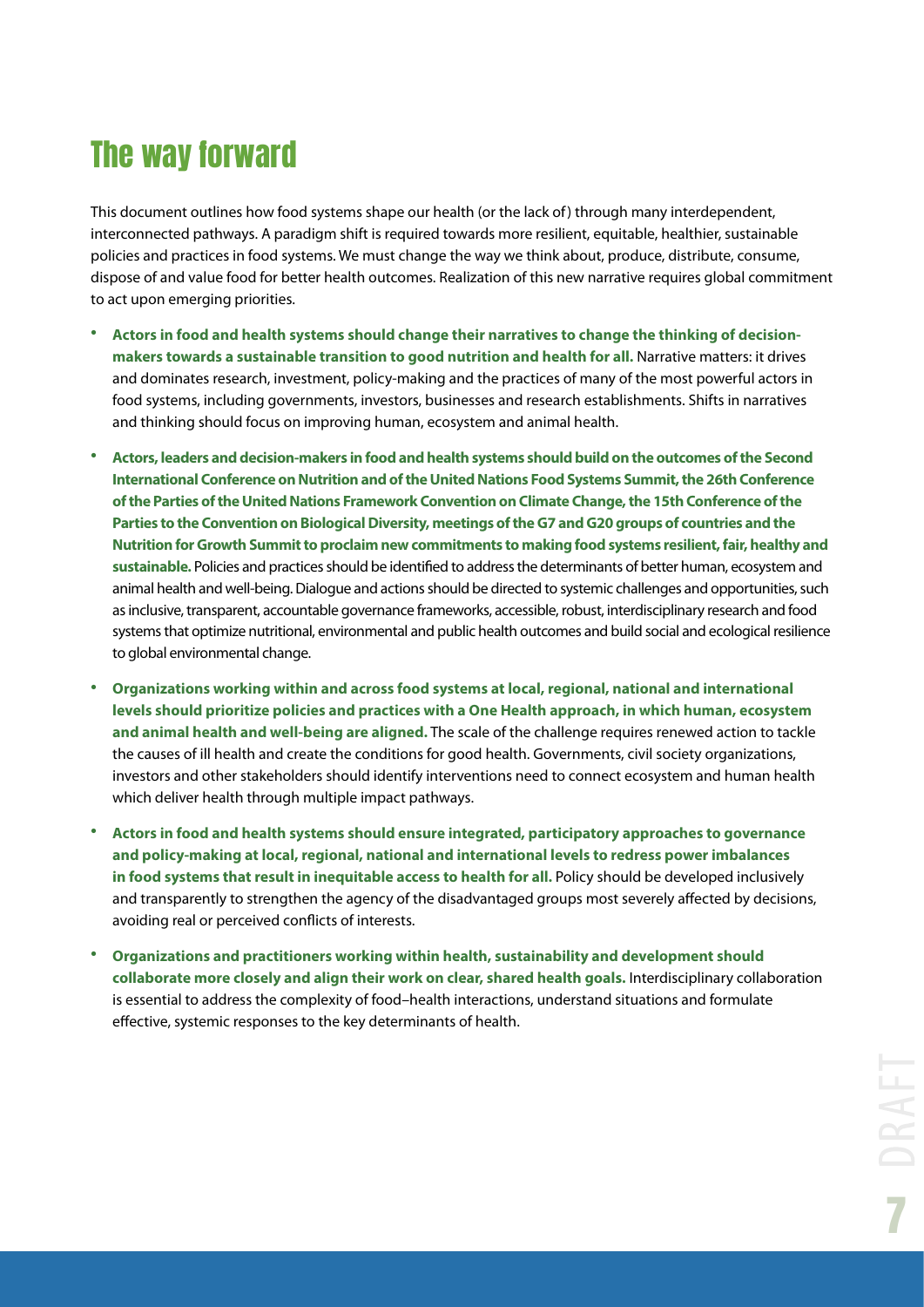- **Researchers and innovators in food systems should stress the production of public goods that contribute to better health**. Public research and innovation agendas in food, agriculture, environment and climate change must be redefined to promote public goods, including health outcomes. The agendas should be shaped by and designed to serve a wider range of actors – citizens, farmers, fishermen, indigenous populations and traditional knowledge holders. Co-created, co-designed research and innovation should be supported with inclusive, participatory approaches that bridge food and health systems. Research and guidelines and other policy materials should be adapted to the requirements of local decision-makers, in accordance with their culture and context.
- **Food systems policy-makers, practitioners and investors should reorient their activities to increase the production and consumption of nutrient-rich crops and foods in order to improve health outcomes along all of the five pathways identified above.** The activities should be based on sustainable farming systems, such as agroecological and regenerative farming, that support diverse nutrient-rich crops and address the environmental, social, economic and commercial determinants of access to safe, healthy, nutritious, affordable, culturally appropriate diets.

The evidence is clear, urgent and compelling: 2021 and beyond offer a unique opportunity to redesign food systems for better health in a number of major international forums and conferences on biodiversity, food systems, nutrition and climate change. There is momentum and a willingness on the part of many actors to engage and work towards this shift in food, health and natural systems. Now is the time to ensure that we deliver on the Decade of Action on Nutrition (2016–2025) and the Decade for Action on the Sustainable Development Goals (2020–2030). The energy invested in organizing the United Nations Food Systems Summit, the 26th Conference of the Parties to the United Nations Framework Convention on Climate Change and the 15th Conference of the Parties to the Convention of Biological Diversity, the Post-2020 Global Biodiversity Framework and Nutrition for Growth summit, must result in better health and well-being for our planet and all its inhabitants.